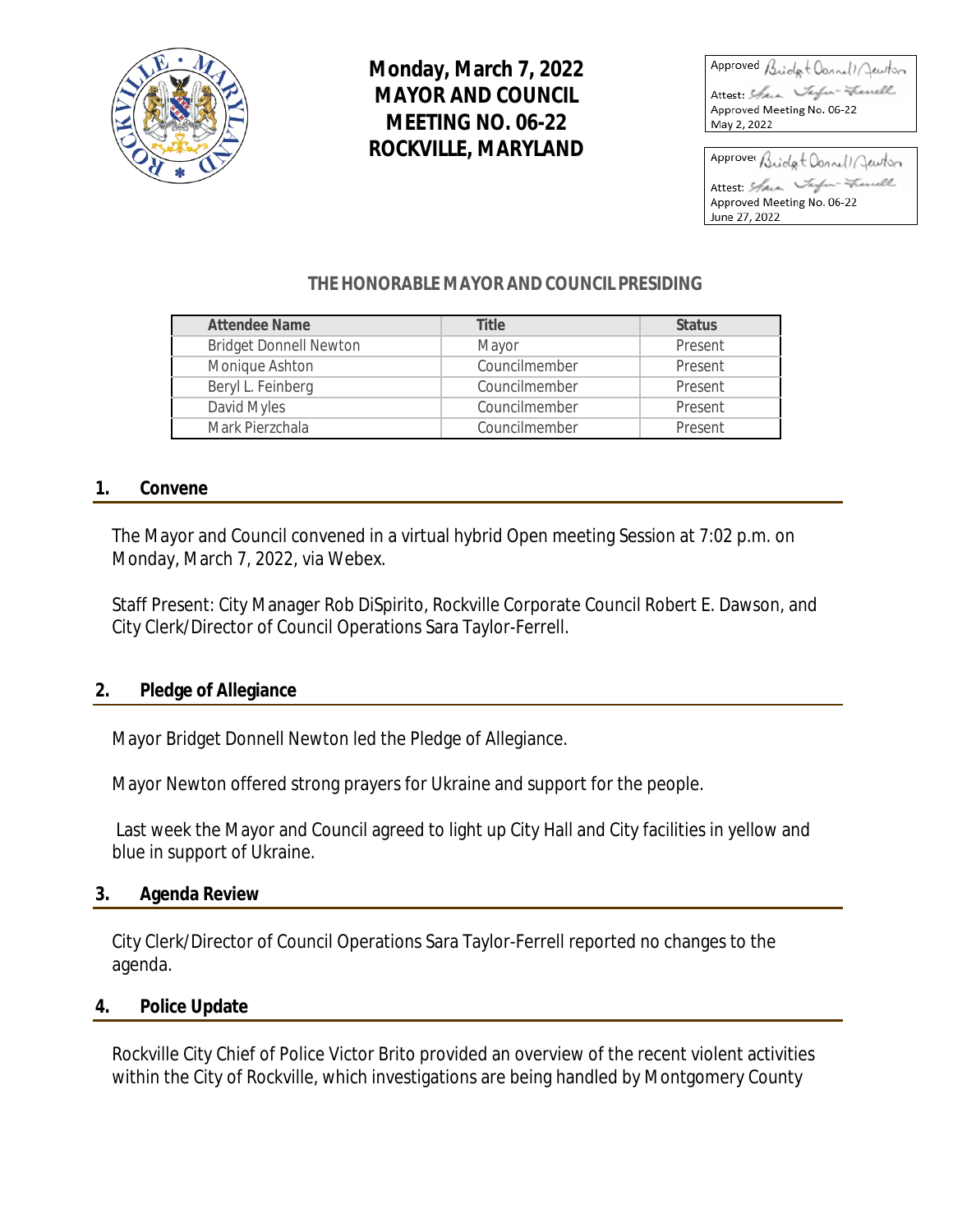Police Department and those being handled by the City of Rockville, which investigations are active and not active.

The status and history of ghost guns within the City and County was also discussed.

### **FURTHER DISCUSSION**

March 7, 2022. Agenda Item 4. [https://rockvillemd.granicus.com/MediaPlayer.php?view\\_id=2&clip\\_id=4503](https://rockvillemd.granicus.com/MediaPlayer.php?view_id=2&clip_id=4503) [Video Time Stamp 2:10](https://rockvillemd.granicus.com/MediaPlayer.php?view_id=2&clip_id=4503)

### **[5.](https://rockvillemd.granicus.com/MediaPlayer.php?view_id=2&clip_id=4503) [Recognition](https://rockvillemd.granicus.com/MediaPlayer.php?view_id=2&clip_id=4503)**

### **[A.](https://rockvillemd.granicus.com/MediaPlayer.php?view_id=2&clip_id=4503) [Recognition of the Rockville Concert Band 65Th Anniversary](https://rockvillemd.granicus.com/MediaPlayer.php?view_id=2&clip_id=4503)**

[Mayor Bridget Donnell Newton read the proclamation](https://rockvillemd.granicus.com/MediaPlayer.php?view_id=2&clip_id=4503) [recognizing the](https://rockvillemd.granicus.com/MediaPlayer.php?view_id=2&clip_id=4503)  [Rockville Concert Band](https://rockvillemd.granicus.com/MediaPlayer.php?view_id=2&clip_id=4503)['](https://rockvillemd.granicus.com/MediaPlayer.php?view_id=2&clip_id=4503)[s 65](https://rockvillemd.granicus.com/MediaPlayer.php?view_id=2&clip_id=4503)<sup>[th](https://rockvillemd.granicus.com/MediaPlayer.php?view_id=2&clip_id=4503)</sup> Anniversary and presented to certificate to the Treasurer [Mr. Merle Biggin.](https://rockvillemd.granicus.com/MediaPlayer.php?view_id=2&clip_id=4503)

#### **[6.](https://rockvillemd.granicus.com/MediaPlayer.php?view_id=2&clip_id=4503) [Proclamation](https://rockvillemd.granicus.com/MediaPlayer.php?view_id=2&clip_id=4503)**

### **[A.](https://rockvillemd.granicus.com/MediaPlayer.php?view_id=2&clip_id=4503) [Proclamation Declaring the Month of April as Earth Month; April 22, 2022, as Earth](https://rockvillemd.granicus.com/MediaPlayer.php?view_id=2&clip_id=4503)  [Day; and March 26, 2022, 8:30-9:30 P.M. as Earth Hour in Rockville](https://rockvillemd.granicus.com/MediaPlayer.php?view_id=2&clip_id=4503)**

[Councilmember Monique Ashton read and moved](https://rockvillemd.granicus.com/MediaPlayer.php?view_id=2&clip_id=4503) [the proclamation](https://rockvillemd.granicus.com/MediaPlayer.php?view_id=2&clip_id=4503) declaring April 2022 $_7$  [as](https://rockvillemd.granicus.com/MediaPlayer.php?view_id=2&clip_id=4503) [Earth Month and March 26, 2022, as Earth Hour in Rockville.](https://rockvillemd.granicus.com/MediaPlayer.php?view_id=2&clip_id=4503)

### **[RESULT: APPROVED \[UNANIMOUS\]](https://rockvillemd.granicus.com/MediaPlayer.php?view_id=2&clip_id=4503)**

**[MOVER:](https://rockvillemd.granicus.com/MediaPlayer.php?view_id=2&clip_id=4503)** [Monique Ashton, Councilmember](https://rockvillemd.granicus.com/MediaPlayer.php?view_id=2&clip_id=4503) **[SECONDER:](https://rockvillemd.granicus.com/MediaPlayer.php?view_id=2&clip_id=4503)** [Mark Pierzchala, Councilmember](https://rockvillemd.granicus.com/MediaPlayer.php?view_id=2&clip_id=4503) **[IN FAVOR:](https://rockvillemd.granicus.com/MediaPlayer.php?view_id=2&clip_id=4503)** [Mayor](https://rockvillemd.granicus.com/MediaPlayer.php?view_id=2&clip_id=4503) [Newton, Councilmember Ashton,](https://rockvillemd.granicus.com/MediaPlayer.php?view_id=2&clip_id=4503) [Councilmember Feinberg,](https://rockvillemd.granicus.com/MediaPlayer.php?view_id=2&clip_id=4503)  [Councilmember Myles, Councilmember Pierzchala](https://rockvillemd.granicus.com/MediaPlayer.php?view_id=2&clip_id=4503)

### **[B.](https://rockvillemd.granicus.com/MediaPlayer.php?view_id=2&clip_id=4503) [Proclamation Declaring March as National Women's History Month](https://rockvillemd.granicus.com/MediaPlayer.php?view_id=2&clip_id=4503)**

[Councilmember Beryl L. Feinberg read and moved](https://rockvillemd.granicus.com/MediaPlayer.php?view_id=2&clip_id=4503) [the proclamation](https://rockvillemd.granicus.com/MediaPlayer.php?view_id=2&clip_id=4503) [declaring March as](https://rockvillemd.granicus.com/MediaPlayer.php?view_id=2&clip_id=4503)  [National Women](https://rockvillemd.granicus.com/MediaPlayer.php?view_id=2&clip_id=4503)['](https://rockvillemd.granicus.com/MediaPlayer.php?view_id=2&clip_id=4503)[s History Month.](https://rockvillemd.granicus.com/MediaPlayer.php?view_id=2&clip_id=4503)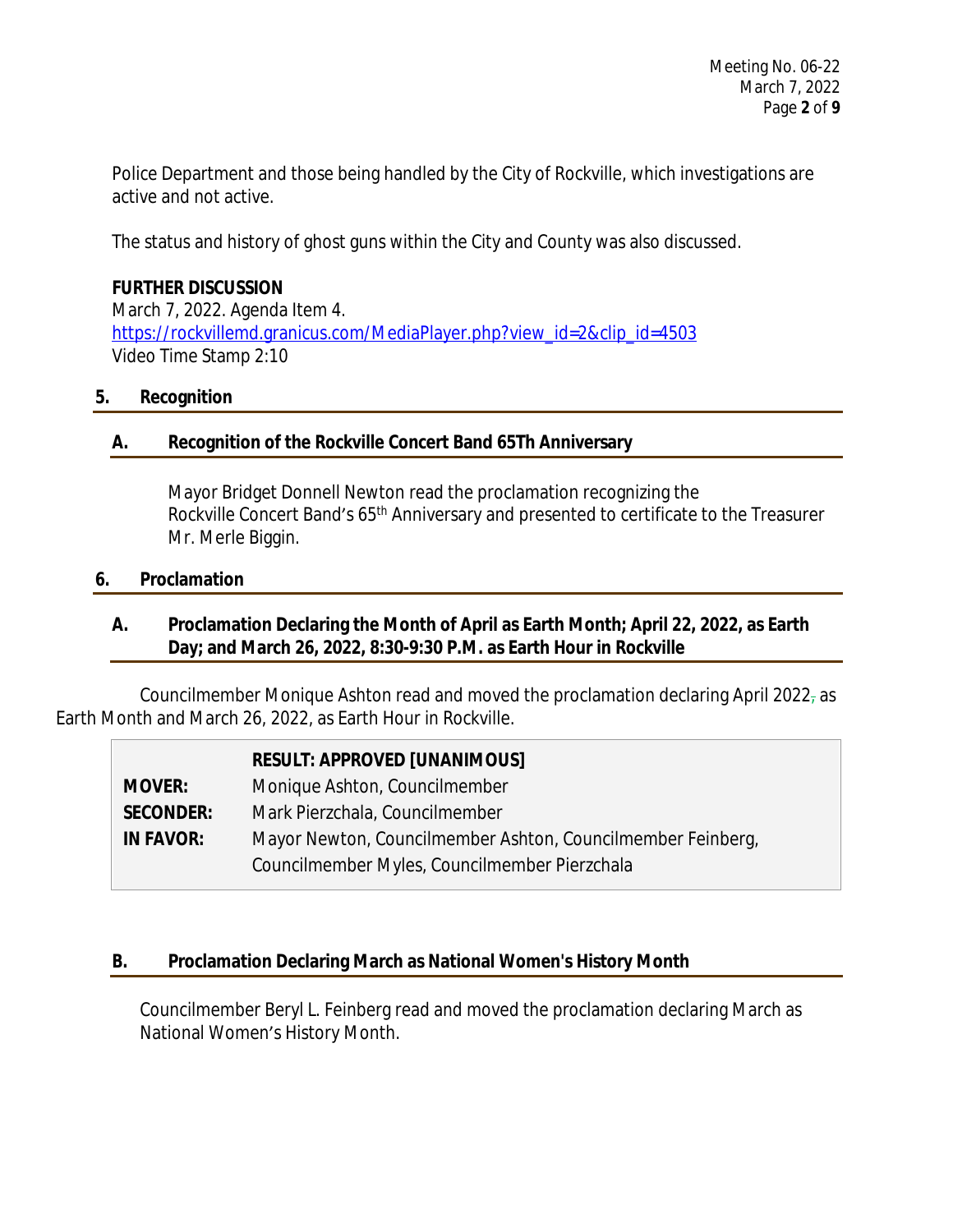|                  | <b>RESULT: APPROVED [UNANIMOUS]</b>                         |
|------------------|-------------------------------------------------------------|
| <b>MOVER:</b>    | Beryl L. Feinberg, Councilmember                            |
| <b>SECONDER:</b> | Monique Ashton, Councilmember                               |
| <b>IN FAVOR:</b> | Mayor Newton, Councilmember Ashton, Councilmember Feinberg, |
|                  | Councilmember Myles, Councilmember Pierzchala               |

### **7. Community Forum**

#### **8. Consent**

- **A. Award a Rider Contract to Baltimore County Contract #B-1607 Renovations, Tennis/Basketball Courts to ATC Corp of Baltimore, Maryland in the Amount Not to Exceed \$500,000 Annually**
- **B. Award of Multiple Construction Contracts Via Riding Howard County IFB #2019-37, Contracts for Environmental Restoration Construction, in the Aggregate Amount Not to Exceed \$9 Million through August 24, 2025, Subject to Mayor and Council Annual Funding Appropriation**

#### **C. Approval of Minutes**

Councilmember Mark Pierzchala moved the Consent Agenda.

|                  | <b>RESULT: APPROVED [UNANIMOUS]</b>                         |
|------------------|-------------------------------------------------------------|
| <b>MOVER:</b>    | Mark Pierzchala, Councilmember                              |
| <b>SECONDER:</b> | Beryl L. Feinberg, Councilmember                            |
| <b>IN FAVOR:</b> | Mayor Newton, Councilmember Ashton, Councilmember Feinberg, |
|                  | Councilmember Myles, Councilmember Pierzchala               |

### **9. FY 2023 Budget Public Hearing**

Management and Budget Analyst Daniel Chambers provided a brief overview of the 2nd Public Hearing for FY 2023 Operating and Capital Improvement Programs Budget and budget priorities. The public is encouraged to visit the City's website and take the survey which is posted in both the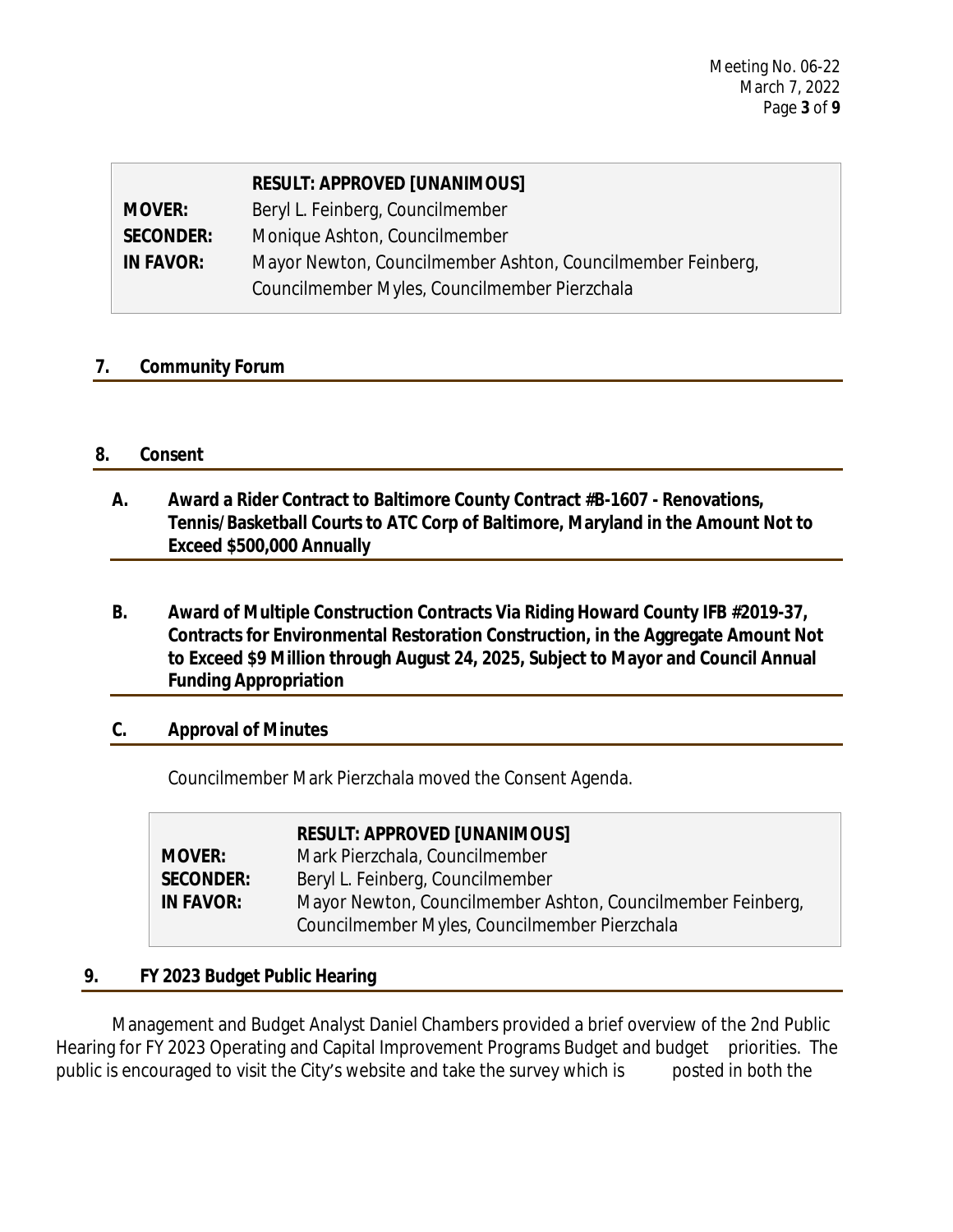English and Spanish language. The Public Hearing opened at 8:06 pm and the following speakers testified.

| <b>Name</b>                                                                                                                                                  |
|--------------------------------------------------------------------------------------------------------------------------------------------------------------|
| Speaker by Computer and<br><b>Written Comments</b><br>Nancy Breen, Chair<br>Rockville Bicycle Advisory<br>Committee (RBAC)                                   |
| Speaker by Computer and<br><b>Written Comments</b><br>Angus Chen                                                                                             |
| <b>Speaker by Computer</b><br>Eric Fulton<br>Chair<br>Rockville Pedestrian<br>Advocacy Committee                                                             |
| <b>Speaker by Computer</b><br>Marissa Valeri<br>Vice President, Twinbrook<br><b>Community Association</b><br><b>Speaker by Computer</b><br>Deborah Grosvenor |
| <b>Speaker by Computer</b><br>John Becker                                                                                                                    |
| <b>Speaker by Computer</b><br>Karen Askin<br>Chair of CAC                                                                                                    |
| <b>Written Comment</b><br>Anne M. Herbster<br>Chair, Rockville Senior<br><b>Citizens Commission</b><br><b>Written Comment</b>                                |
| <b>Frances Bevington</b>                                                                                                                                     |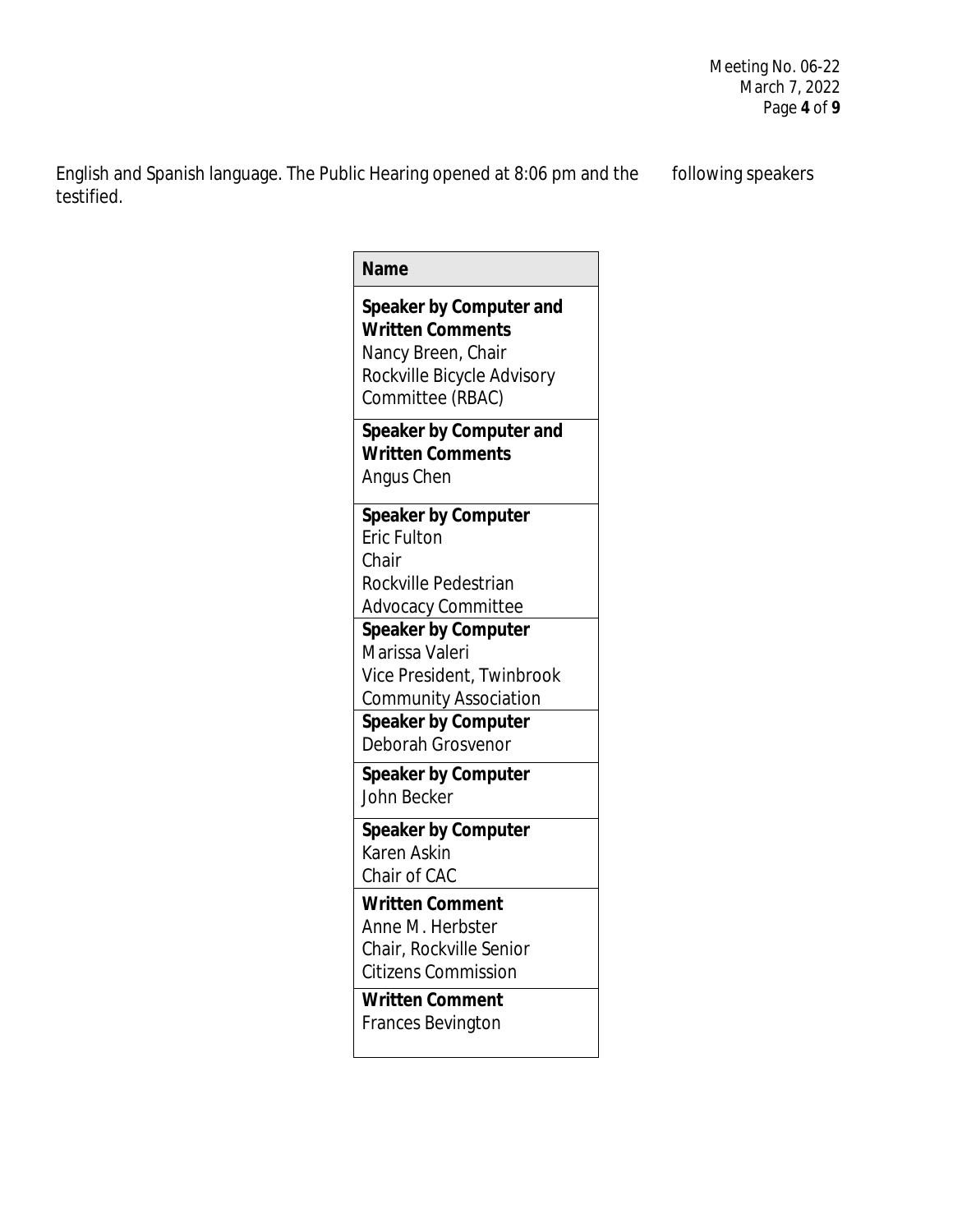**Written Comment** Howard Jung Cultural Arts Commissioner

The complete testimony of this evening's speakers can be found in the official Public Hearing records in the City Clerk/Director of Council Operations offices. There being no further speakers testifying, the Public Hearing closed at 8:38 pm. The record will remain open until April 15, 2022.

### **10. Annual Report Human Services Advisory Commission 2021 Accomplishments and 2022 and 2023 Goals**

Human Services Advisory Commission Chair Wanneh Dixon presented the 2022, 2023 goals, and 2021 accomplishments to the Mayor and Council.

Staff recommends that the Mayor and Council receive the presentation as submitted.

Questions from the Mayor and Council were addressed by staff. The Mayor and Council provided their thoughts and comments.

#### **FURTHER DISCUSSION**

March 7, 2022. Agenda Item 10. [https://rockvillemd.granicus.com/MediaPlayer.php?view\\_id=2&clip\\_id=4503](https://rockvillemd.granicus.com/MediaPlayer.php?view_id=2&clip_id=4503) [Timestamp 1:38:58](https://rockvillemd.granicus.com/MediaPlayer.php?view_id=2&clip_id=4503)

### **[11.](https://rockvillemd.granicus.com/MediaPlayer.php?view_id=2&clip_id=4503) [The Rockville Human Rights Commission and the Human Services Advisory Commission](https://rockvillemd.granicus.com/MediaPlayer.php?view_id=2&clip_id=4503)  [Presentation on Survey Findings from a Community-Wide Survey](https://rockvillemd.granicus.com/MediaPlayer.php?view_id=2&clip_id=4503)**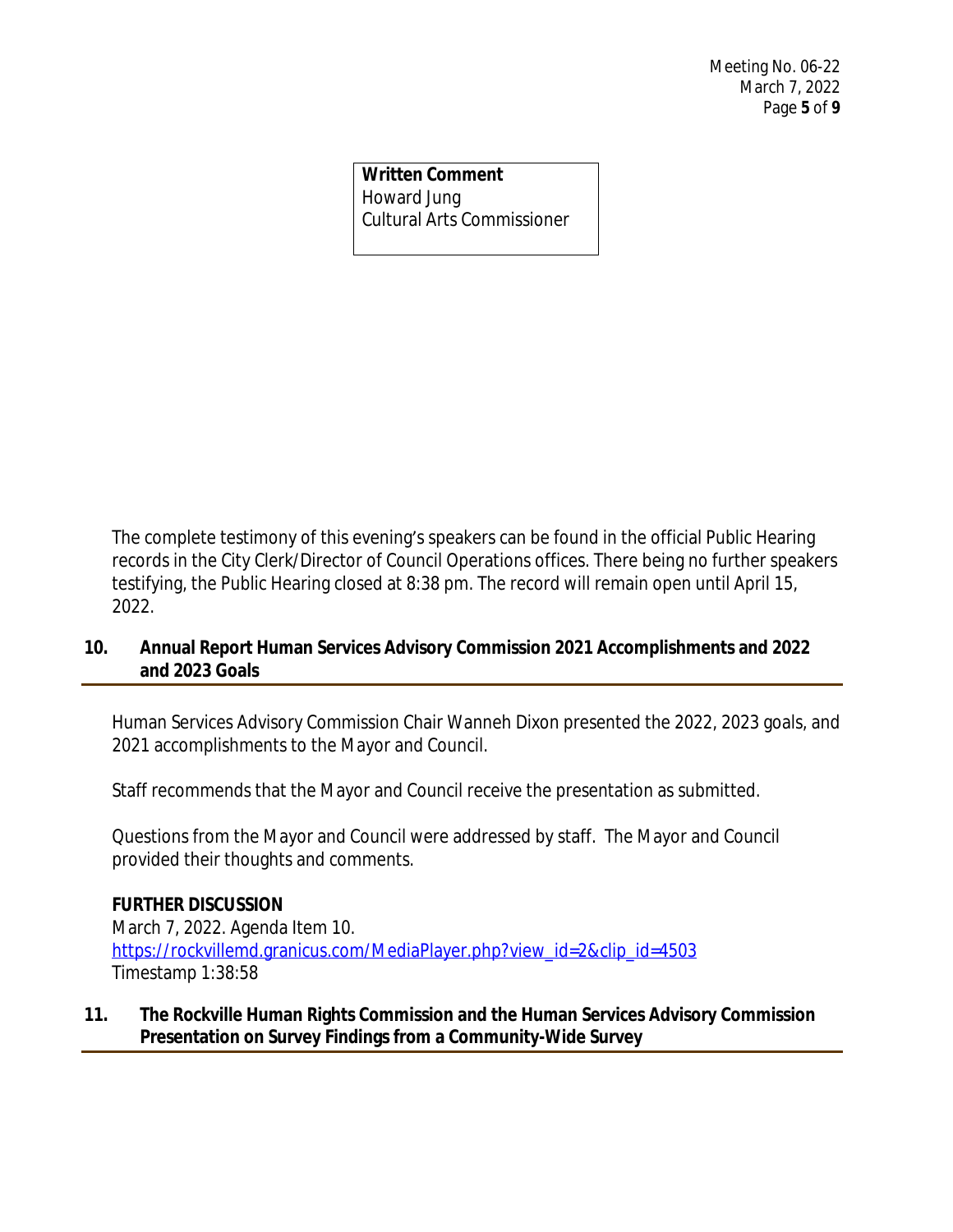The Rockville Human Rights Commission Co-Chair Andrew Lin, and Human Services Advisory Commission Chair Wanneh Dixon presented the findings from the Community Survey including the background and goals of the needs assessments. This item is a continuation of an on-going Mayor and Council discussion about social justice, racism and bias.

Staff suggests that the Mayor and Council consider the following when hearing this presentation:

▪ Is there a need for further study of the wellbeing and needs of the Rockville Community?

▪ How did the City's residents fare, mentally and physically, at the height of the COVID-19 pandemic and of national social unrest? Did the City provide for necessary services—i.e, healthcare, housing services, food distribution?

• Is the City's current promotion and outreach approach sufficient in reaching residents and disseminating information to its residents?

Questions from the Mayor and Council were addressed by staff. The Mayor and Council provided their thoughts and comments.

### **FURTHER DISCUSSION**

March 7, 2022. Agenda Item 11. [https://rockvillemd.granicus.com/MediaPlayer.php?view\\_id=2&clip\\_id=4503](https://rockvillemd.granicus.com/MediaPlayer.php?view_id=2&clip_id=4503) [Timestamp 1:57:34](https://rockvillemd.granicus.com/MediaPlayer.php?view_id=2&clip_id=4503)

### **[THE](https://rockvillemd.granicus.com/MediaPlayer.php?view_id=2&clip_id=4503) [MAYOR AND COUNCIL WENT INTO A BRIEF RECESS AT 9:37 P.M.](https://rockvillemd.granicus.com/MediaPlayer.php?view_id=2&clip_id=4503) [THE MAYOR AND](https://rockvillemd.granicus.com/MediaPlayer.php?view_id=2&clip_id=4503)  [COUNCIL WORKSESSION RECONVENED AT 9:50 P.M.](https://rockvillemd.granicus.com/MediaPlayer.php?view_id=2&clip_id=4503)**

[Mayor announced Councilmember Feinberg left the meeting for the evening at 9:37](https://rockvillemd.granicus.com/MediaPlayer.php?view_id=2&clip_id=4503) [p.m.](https://rockvillemd.granicus.com/MediaPlayer.php?view_id=2&clip_id=4503) [due](https://rockvillemd.granicus.com/MediaPlayer.php?view_id=2&clip_id=4503)  [to ongoing](https://rockvillemd.granicus.com/MediaPlayer.php?view_id=2&clip_id=4503) [medical advice](https://rockvillemd.granicus.com/MediaPlayer.php?view_id=2&clip_id=4503) [restricting the length she may participate in meetings.](https://rockvillemd.granicus.com/MediaPlayer.php?view_id=2&clip_id=4503) 

**[12.](https://rockvillemd.granicus.com/MediaPlayer.php?view_id=2&clip_id=4503) [Briefing on Project Plan PJT2022-00014, an Application to Amend the Existing Preliminary](https://rockvillemd.granicus.com/MediaPlayer.php?view_id=2&clip_id=4503)  [Development Plan \(PDP2004-00009\) for Twinbrook Commons to](https://rockvillemd.granicus.com/MediaPlayer.php?view_id=2&clip_id=4503) [Permit Construction of a](https://rockvillemd.granicus.com/MediaPlayer.php?view_id=2&clip_id=4503)  [440-Unit Multi-Family Residential Building with 5,870 Square Feet of Ground Floor Retail,](https://rockvillemd.granicus.com/MediaPlayer.php?view_id=2&clip_id=4503)  [Located Partially Within the Twinbrook Commons Planned Development, at 1800 and](https://rockvillemd.granicus.com/MediaPlayer.php?view_id=2&clip_id=4503)  [1818 Chapman Avenue and a Portion of 1700 Chapman Avenue, in](https://rockvillemd.granicus.com/MediaPlayer.php?view_id=2&clip_id=4503) [the PD-TC and MXTD](https://rockvillemd.granicus.com/MediaPlayer.php?view_id=2&clip_id=4503)  [Zones; Washington Metropolitan Area Transit Authority \(WMATA\) and Hines, Applicants](https://rockvillemd.granicus.com/MediaPlayer.php?view_id=2&clip_id=4503)**

[Principal Planner Nelson Ortiz presented the CPDS briefing on Twinbrook Commons. Wire Gill](https://rockvillemd.granicus.com/MediaPlayer.php?view_id=2&clip_id=4503) [LLP, Principal,](https://rockvillemd.granicus.com/MediaPlayer.php?view_id=2&clip_id=4503) [Heather Dlhopolsky and Hord Coplan](https://rockvillemd.granicus.com/MediaPlayer.php?view_id=2&clip_id=4503) [Macht,](https://rockvillemd.granicus.com/MediaPlayer.php?view_id=2&clip_id=4503) [Principal,](https://rockvillemd.granicus.com/MediaPlayer.php?view_id=2&clip_id=4503) Miguel Iraola presented for the [applicant, Washington Metropolitan Area Transit Authority](https://rockvillemd.granicus.com/MediaPlayer.php?view_id=2&clip_id=4503) "[WMATA](https://rockvillemd.granicus.com/MediaPlayer.php?view_id=2&clip_id=4503)"[, the project team design](https://rockvillemd.granicus.com/MediaPlayer.php?view_id=2&clip_id=4503)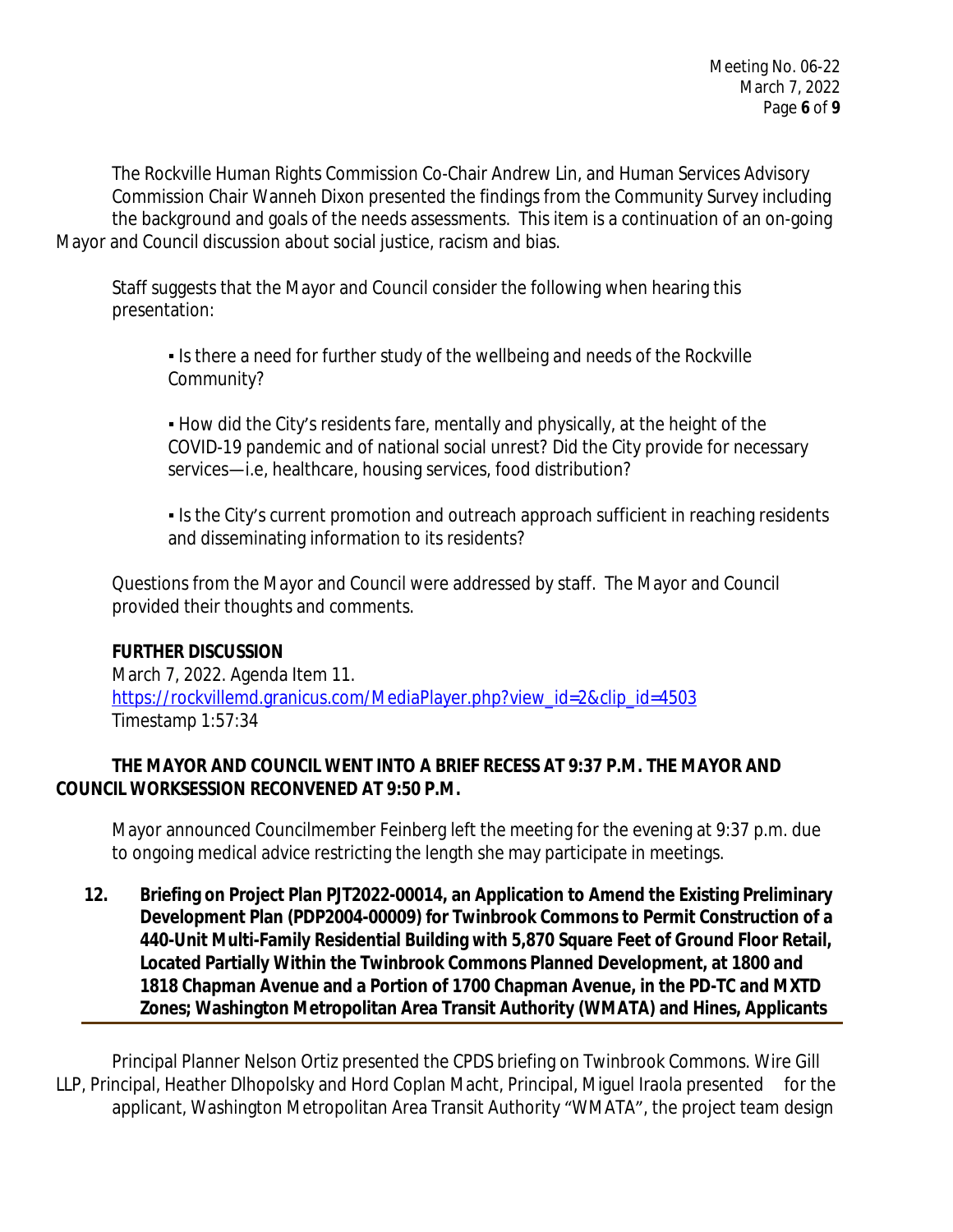for 1700 Chapman Avenue is the only project plan. The project only required a level 2 site plan.

Staff recommends that the Mayor and Council hold the briefing and allow the applicant the opportunity to present the proposed development and provide their feedback.

Questions from the Mayor and Council were addressed by staff. The Mayor and Council provided their thoughts and comments.

#### **FURTHER DISCUSSION**

March 7, 2022. Agenda Item 12. [https://rockvillemd.granicus.com/MediaPlayer.php?view\\_id=2&clip\\_id=4503](https://rockvillemd.granicus.com/MediaPlayer.php?view_id=2&clip_id=4503) [Timestamp 2:46:51](https://rockvillemd.granicus.com/MediaPlayer.php?view_id=2&clip_id=4503)

### **[13.](https://rockvillemd.granicus.com/MediaPlayer.php?view_id=2&clip_id=4503) [Introduction and Possible Adoption of an Ordinance to Amend Ordinance #01-22 to](https://rockvillemd.granicus.com/MediaPlayer.php?view_id=2&clip_id=4503) [Appropriate Funds and Levy Taxes for Fiscal Year 2022 - FY 2022 Budget Amendment](https://rockvillemd.granicus.com/MediaPlayer.php?view_id=2&clip_id=4503)  [\(Amendment #3\)](https://rockvillemd.granicus.com/MediaPlayer.php?view_id=2&clip_id=4503)**

[Senior Budget and Financial Analyst Mary Sue Martin](https://rockvillemd.granicus.com/MediaPlayer.php?view_id=2&clip_id=4503) [provided an overview](https://rockvillemd.granicus.com/MediaPlayer.php?view_id=2&clip_id=4503) [of the](https://rockvillemd.granicus.com/MediaPlayer.php?view_id=2&clip_id=4503) [Budget](https://rockvillemd.granicus.com/MediaPlayer.php?view_id=2&clip_id=4503)  [Amendment #3 including the appropriation of grant funding and program specific](https://rockvillemd.granicus.com/MediaPlayer.php?view_id=2&clip_id=4503)  [contributions.](https://rockvillemd.granicus.com/MediaPlayer.php?view_id=2&clip_id=4503) 

[Staff recommends that the Mayor and Council introduce the attached ordinance to appropriate](https://rockvillemd.granicus.com/MediaPlayer.php?view_id=2&clip_id=4503) [funds and levy taxes for Fiscal Year 2022 \(Budget Amendment #3\).](https://rockvillemd.granicus.com/MediaPlayer.php?view_id=2&clip_id=4503)

[Questions from the Mayor and Council were addressed by staff. The Mayor and Council](https://rockvillemd.granicus.com/MediaPlayer.php?view_id=2&clip_id=4503)  [provided their thoughts, comments.](https://rockvillemd.granicus.com/MediaPlayer.php?view_id=2&clip_id=4503)

[Councilmember David Myles](https://rockvillemd.granicus.com/MediaPlayer.php?view_id=2&clip_id=4503) [introduced](https://rockvillemd.granicus.com/MediaPlayer.php?view_id=2&clip_id=4503) [the Ordinance.](https://rockvillemd.granicus.com/MediaPlayer.php?view_id=2&clip_id=4503)

[Councilmember Mark Pierzchala waived the layover](https://rockvillemd.granicus.com/MediaPlayer.php?view_id=2&clip_id=4503) [period.](https://rockvillemd.granicus.com/MediaPlayer.php?view_id=2&clip_id=4503)

|                  | <b>RESULT: APPROVED [4-0]</b>                            |
|------------------|----------------------------------------------------------|
| <b>MOVER:</b>    | Mark Pierzchala, Councilmember                           |
| <b>SECONDER:</b> | David Myles, Councilmember                               |
| <b>IN FAVOR:</b> | Mayor Newton, Councilmember Ashton, Councilmember Myles, |
|                  | Councilmember Mark Pierzchala                            |

[Councilmember Mark Pierzchala moved to adopt the Ordinance.](https://rockvillemd.granicus.com/MediaPlayer.php?view_id=2&clip_id=4503)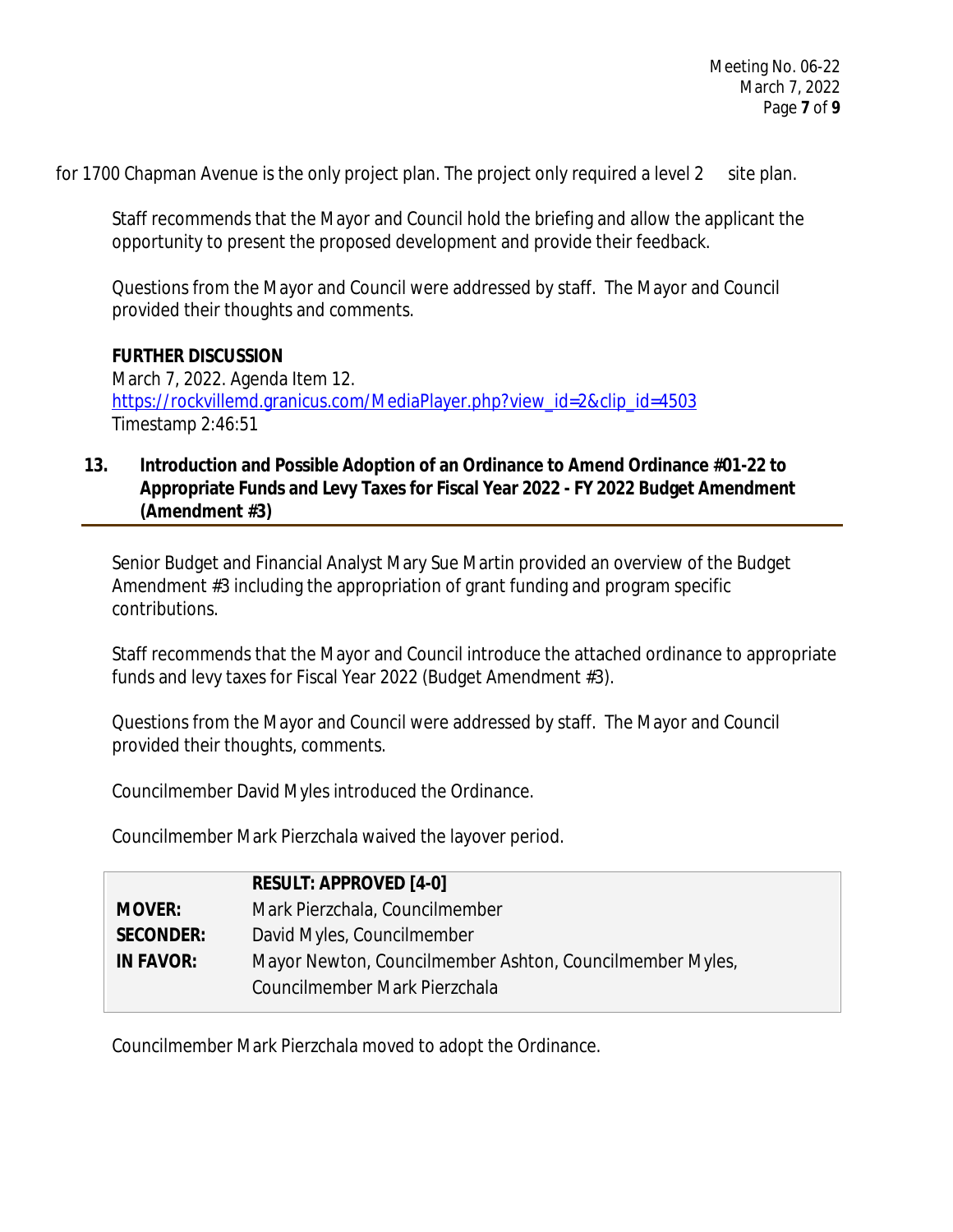|                  | <b>RESULT: APPROVED [4-0]</b>                            |
|------------------|----------------------------------------------------------|
| <b>MOVER:</b>    | Mark Pierzchala, Councilmember                           |
| <b>SECONDER:</b> | Monique Ashton, Councilmember                            |
| <b>IN FAVOR:</b> | Mayor Newton, Councilmember Ashton, Councilmember Myles, |
|                  | Councilmember Mark Pierzchala                            |

### **FURTHER DISCUSSION**

March 7, 2022. Agenda Item 13. [https://rockvillemd.granicus.com/MediaPlayer.php?view\\_id=2&clip\\_id=4503](https://rockvillemd.granicus.com/MediaPlayer.php?view_id=2&clip_id=4503) [Timestamp 2:46:51](https://rockvillemd.granicus.com/MediaPlayer.php?view_id=2&clip_id=4503)

## **[14.](https://rockvillemd.granicus.com/MediaPlayer.php?view_id=2&clip_id=4503) [Presentation and Discussion on Tropical Storm Ida and Rockville Flood Resiliency Program](https://rockvillemd.granicus.com/MediaPlayer.php?view_id=2&clip_id=4503) [Planning](https://rockvillemd.granicus.com/MediaPlayer.php?view_id=2&clip_id=4503)**

[Director of Public Works Craig](https://rockvillemd.granicus.com/MediaPlayer.php?view_id=2&clip_id=4503) [Simoneau and Stormwater Manger Heather Gewandter provided](https://rockvillemd.granicus.com/MediaPlayer.php?view_id=2&clip_id=4503) [introduction and an overview of the resiliency program.](https://rockvillemd.granicus.com/MediaPlayer.php?view_id=2&clip_id=4503) 

[Staff recommends that the Mayor and Council receive the presentation, fund the three](https://rockvillemd.granicus.com/MediaPlayer.php?view_id=2&clip_id=4503)  [components of the Flood Resiliency Program as outlined in the Climate Action Plan and in the](https://rockvillemd.granicus.com/MediaPlayer.php?view_id=2&clip_id=4503)  [FY23 proposed budget and consider the use of ARPA funds for the Flood Resiliency Master Plan.](https://rockvillemd.granicus.com/MediaPlayer.php?view_id=2&clip_id=4503)

[Questions from the Mayor and Council were addressed by staff. The Mayor and](https://rockvillemd.granicus.com/MediaPlayer.php?view_id=2&clip_id=4503) [Council](https://rockvillemd.granicus.com/MediaPlayer.php?view_id=2&clip_id=4503)  [provided their thoughts, comments.](https://rockvillemd.granicus.com/MediaPlayer.php?view_id=2&clip_id=4503)

#### **[FURTHER DISCUSSION](https://rockvillemd.granicus.com/MediaPlayer.php?view_id=2&clip_id=4503)**

[March 7, 2022. Agenda Item 14.](https://rockvillemd.granicus.com/MediaPlayer.php?view_id=2&clip_id=4503) [https://rockvillemd.granicus.com/MediaPlayer.php?view\\_id=2&clip\\_id=4503](https://rockvillemd.granicus.com/MediaPlayer.php?view_id=2&clip_id=4503) [Timestamp 3:38:18](https://rockvillemd.granicus.com/MediaPlayer.php?view_id=2&clip_id=4503)

#### **[15.](https://rockvillemd.granicus.com/MediaPlayer.php?view_id=2&clip_id=4503) [Old/New Business](https://rockvillemd.granicus.com/MediaPlayer.php?view_id=2&clip_id=4503)**

[The Mayor and Council continued discussion on ghost guns, discussed a letter written to the](https://rockvillemd.granicus.com/MediaPlayer.php?view_id=2&clip_id=4503)  [State, with follow-up of current events](https://rockvillemd.granicus.com/MediaPlayer.php?view_id=2&clip_id=4503) [which have transpired in the City.](https://rockvillemd.granicus.com/MediaPlayer.php?view_id=2&clip_id=4503)

[Councilmember Monique Ashton moved for the Mayor and Council to work with](https://rockvillemd.granicus.com/MediaPlayer.php?view_id=2&clip_id=4503) [Linda Moran](https://rockvillemd.granicus.com/MediaPlayer.php?view_id=2&clip_id=4503)  [to draft a letter to the State to incapsulate the positive](https://rockvillemd.granicus.com/MediaPlayer.php?view_id=2&clip_id=4503) [moves which have happened](https://rockvillemd.granicus.com/MediaPlayer.php?view_id=2&clip_id=4503) [and](https://rockvillemd.granicus.com/MediaPlayer.php?view_id=2&clip_id=4503)  [include local](https://rockvillemd.granicus.com/MediaPlayer.php?view_id=2&clip_id=4503) [concerns.](https://rockvillemd.granicus.com/MediaPlayer.php?view_id=2&clip_id=4503)